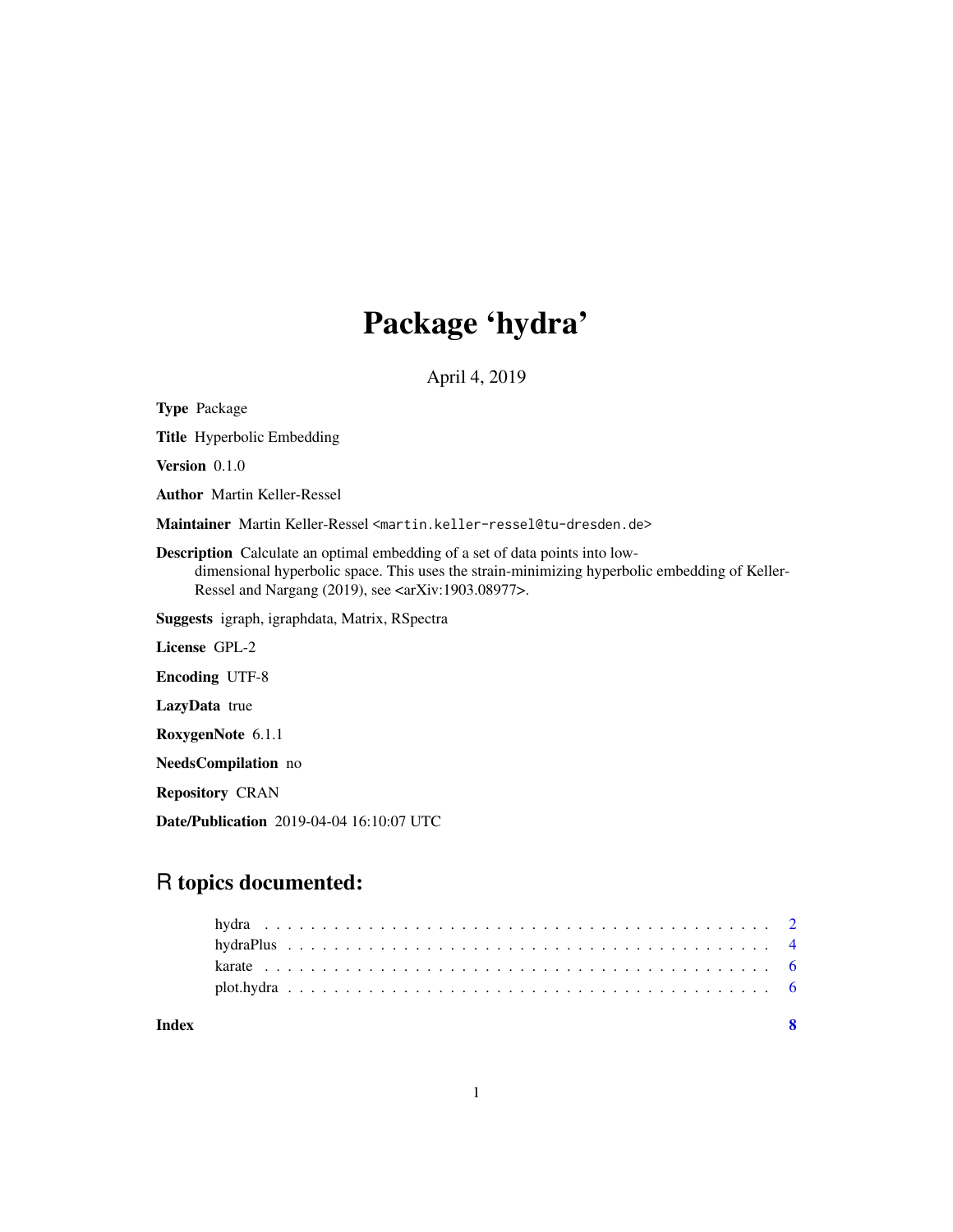<span id="page-1-1"></span><span id="page-1-0"></span>

# Description

Implements the HYDRA (hyperbolic distance recovery and approximation) method for embedding high-dimensional data points (represented by their distance matrix D) into low-dimensional hyperbolic space.

# Usage

```
hydra(D, dim = 2, curvature = 1, alpha = 1.1, equi.adj = 0.5,
 control = list()
```
# Arguments

| D         | a square symmetric matrix of distances (or dissimiliarities) to be embdedded,<br>can also be a dist object                                                                                                                                                                                                                                                                                                       |
|-----------|------------------------------------------------------------------------------------------------------------------------------------------------------------------------------------------------------------------------------------------------------------------------------------------------------------------------------------------------------------------------------------------------------------------|
| dim       | embedding dimension                                                                                                                                                                                                                                                                                                                                                                                              |
| curvature | embedding curvature; if this argument is NULL, hydra tries to find the optimal<br>curvature                                                                                                                                                                                                                                                                                                                      |
| alpha     | real number greater one; adjusts the hyperbolic curvature. Values larger than one<br>yield a more distorted embedding where points are pushed to the outer boundary<br>(i.e. the ideal points) of hyperblic space. The interaction between curvature<br>and alpha is non-linear.                                                                                                                                 |
| equi.adj  | equi-angular adjustment; must be a real number between zero and one; only used<br>if dim is 2. Value 0 means no ajustment, 1 adjusts embedded data points such that<br>their angular coordinates in the Poincare disc are uniformly distributed. Other<br>values interpolate between the two extremes. Setting the parameter to non-zero<br>values can make the embedding result look more harmoniuous in plots. |
| control   | a list which may contain the following boolean flags:                                                                                                                                                                                                                                                                                                                                                            |
|           | • polar - return polar coordinates in dimension 2 (default: TRUE if dim is 2.<br>This flag is ignored in higher dimension)                                                                                                                                                                                                                                                                                       |
|           | • isotropic.adj - perform isotropic adjustment, ignoring Eigenvalues (default:<br>TRUE if dim is 2, FALSE else)                                                                                                                                                                                                                                                                                                  |
|           | • return.lorentz - return raw Lorentz coordinates (before projection to hyper-<br>bolic space) (default: FALSE)                                                                                                                                                                                                                                                                                                  |
|           | • return.stress - return embedding stress (default: TRUE)                                                                                                                                                                                                                                                                                                                                                        |
|           | • return.dist - return hyperbolic distance matrix of embedded points (default:<br>FALSE)                                                                                                                                                                                                                                                                                                                         |
|           | • use eigs - use eigs function from RSpectra and norm function from Ma-<br>trix to speed up computation (default: FALSE)                                                                                                                                                                                                                                                                                         |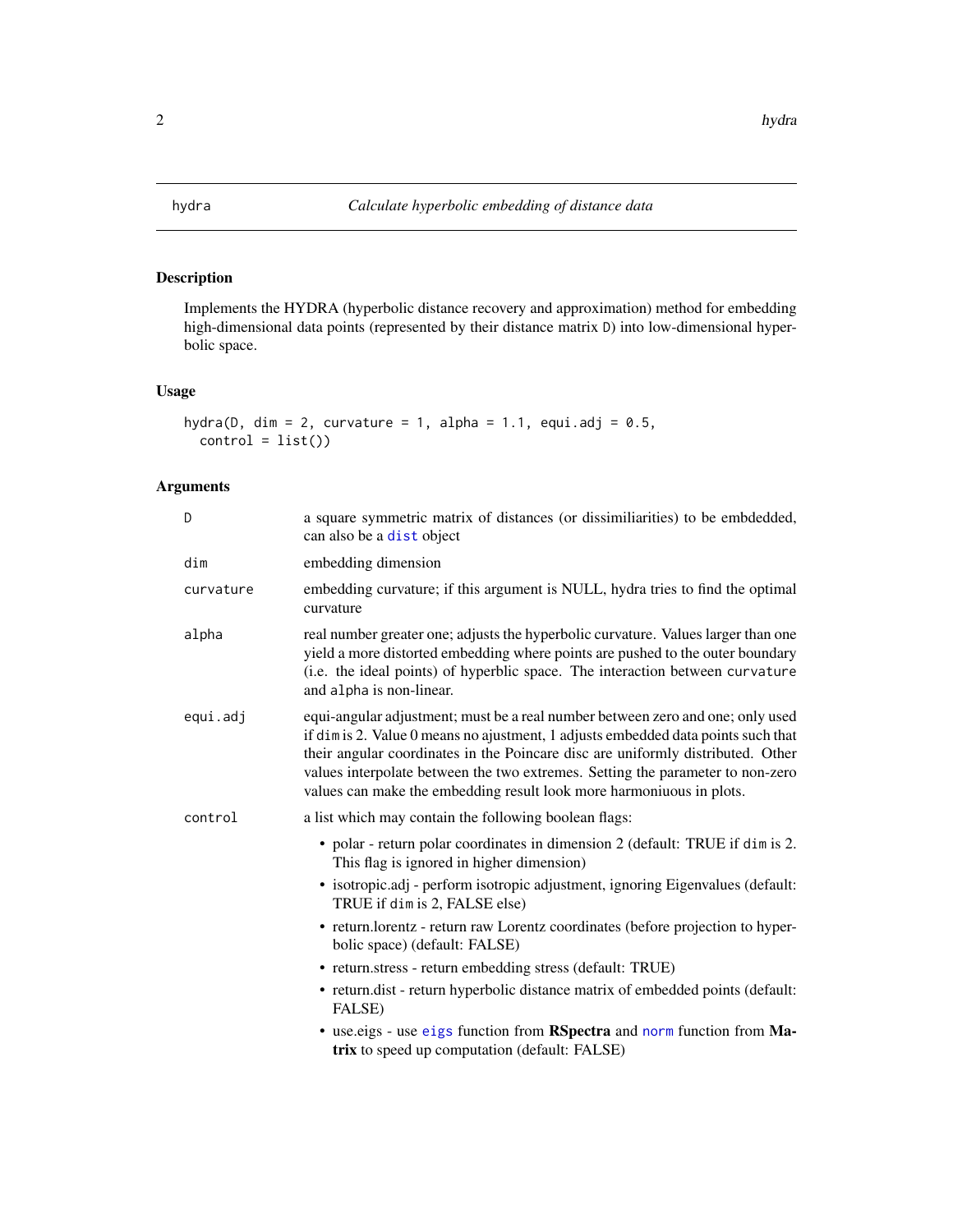#### hydra 300 anisotrophysical contracts of the set of the set of the set of the set of the set of the set of the set of the set of the set of the set of the set of the set of the set of the set of the set of the set of the se

# Details

See <https://arxiv.org/abs/1903.08977> for more details.

#### Value

A 'hydra' object, which is a list with all or some of the following components:

- r a vector containing the radial coordinates of the embedded points
- directional a matrix with dim columns containing as rows the directional coordinates of the embedded points
- theta a vector containing the angular coordinates of the embedded points (only returned if dim is 2 and polar flag is TRUE)
- curvature the curvature used for the returned embedding
- dim the dimension used for the returned embedding
- stress the stress (i.e. the mean-square difference) between distances supplied in D and the hyperbolic distance matrix of the returned embedding
- dist the hyperbolic distance matrix of the returned embedding (only returned if flag return.dist is true. Computation may be time- and memory-intensive.)
- x0 a vector containing the 'time-like' coordinate of the raw Lorentz embedding (only returned if flag return.lorentz is true)
- X a matrix with dim columns containing as rows the 'space-like' coordinate of the raw Lorentz embedding (only returned if flag return.lorentz is true)

# Author(s)

Martin Keller-Ressel <martin.keller-ressel@tu-dresden.de>

#### Examples

```
data(karate)
embedding <- hydra(karate$distance)
plot(embedding,labels=karate$label,lab.col=karate$group,graph.adj=karate$adjacency)
```

```
## Compare with Multidimensional scaling (MDS):
mds <- cmdscale(karate$distance) # Compute Euclidean embedding with MDS
mds.stress <- sqrt(sum((as.matrix(dist(mds)) - karate$distance)^2)) # Calculate embedding stress
c(embedding$stress,mds.stress) # Compare hyperbolic with Euclidean stress
```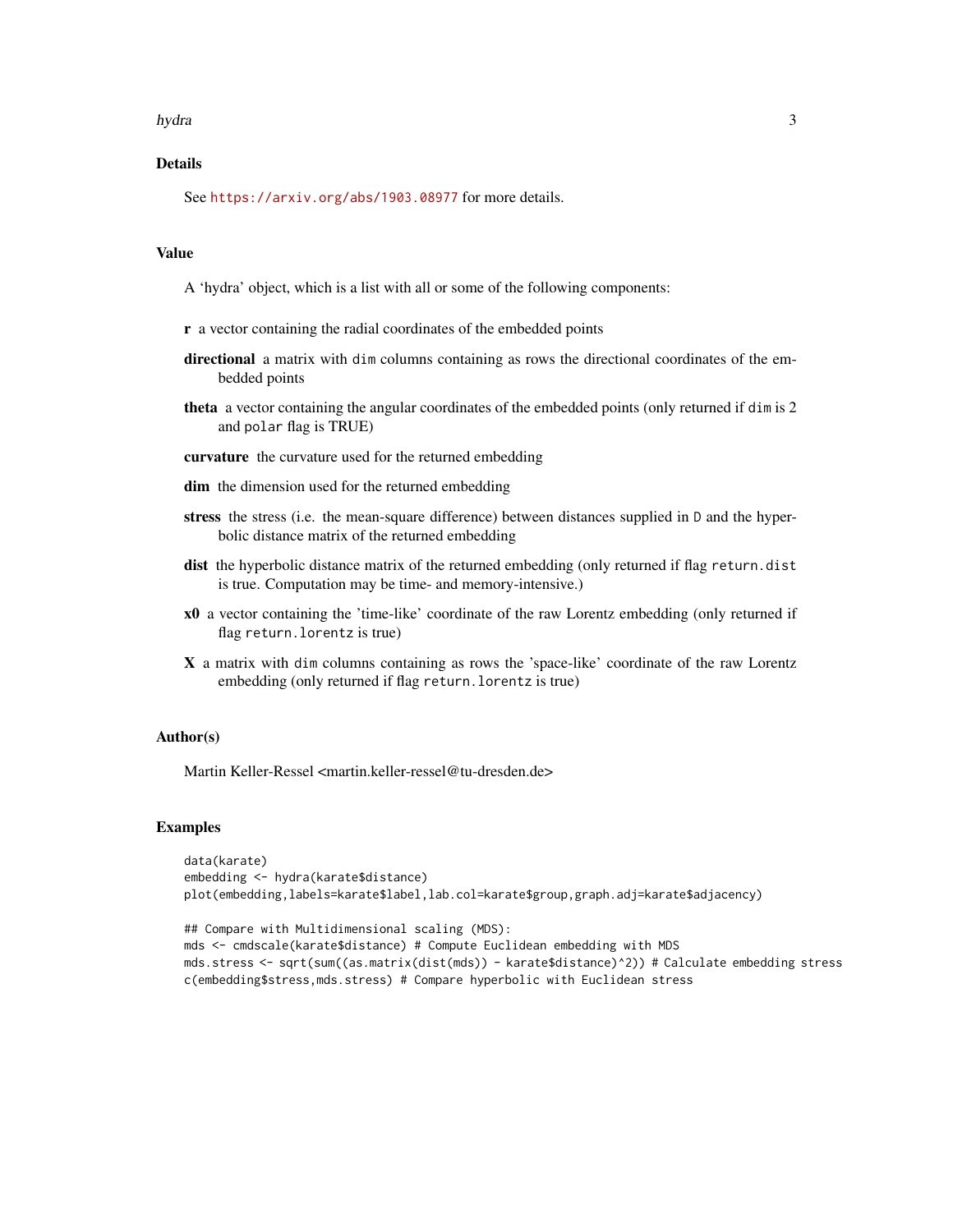# Description

Runs the [hydra](#page-1-1) method and then performs a further optimization step by minimizing the stress of the embedding and optimizing hyperbolic curvature

# Usage

```
hydraPlus(D, dim = 2, curvature = 1, alpha = 1.1, equi.adj = 0.5,
 control = list(), curvature.bias = 1, curvature.freeze = TRUE,
 curvature.max = NULL, maxit = 1000, ...)
```
#### Arguments

| D         | a square symmetric matrix of distances (or dissimiliarities) to be embdedded,<br>can also be a dist object                                                                                                                                                                                                                                                                                                      |
|-----------|-----------------------------------------------------------------------------------------------------------------------------------------------------------------------------------------------------------------------------------------------------------------------------------------------------------------------------------------------------------------------------------------------------------------|
| dim       | embedding dimension                                                                                                                                                                                                                                                                                                                                                                                             |
| curvature | embedding curvature; if this argument is NULL, hydra tries to find the optimal<br>curvature                                                                                                                                                                                                                                                                                                                     |
| alpha     | real number greater one; adjusts the hyperbolic curvature. Values larger than one<br>yield a more distorted embedding where points are pushed to the outer boundary<br>(i.e. the ideal points) of hyperblic space. The interaction between curvature<br>and alpha is non-linear.                                                                                                                                |
| equi.adj  | equi-angular adjustment; must be a real number between zero and one; only used<br>if dimis 2. Value 0 means no ajustment, 1 adjusts embedded data points such that<br>their angular coordinates in the Poincare disc are uniformly distributed. Other<br>values interpolate between the two extremes. Setting the parameter to non-zero<br>values can make the embedding result look more harmoniuous in plots. |
| control   | a list which may contain the following boolean flags:                                                                                                                                                                                                                                                                                                                                                           |
|           | • polar - return polar coordinates in dimension 2 (default: TRUE if dim is 2.<br>This flag is ignored in higher dimension)                                                                                                                                                                                                                                                                                      |
|           | · isotropic.adj - perform isotropic adjustment, ignoring Eigenvalues (default:<br>TRUE if dim is 2, FALSE else)                                                                                                                                                                                                                                                                                                 |
|           | • return.lorentz - return raw Lorentz coordinates (before projection to hyper-<br>bolic space) (default: FALSE)                                                                                                                                                                                                                                                                                                 |
|           | • return.stress - return embedding stress (default: TRUE)                                                                                                                                                                                                                                                                                                                                                       |
|           | • return.dist - return hyperbolic distance matrix of embedded points (default:<br>FALSE)                                                                                                                                                                                                                                                                                                                        |
|           | • use eigs - use eigs function from RSpectra and norm function from Ma-<br>trix to speed up computation (default: FALSE)                                                                                                                                                                                                                                                                                        |
|           |                                                                                                                                                                                                                                                                                                                                                                                                                 |

curvature.bias Modify curvature before stress minimization by multiplying with curvature.bias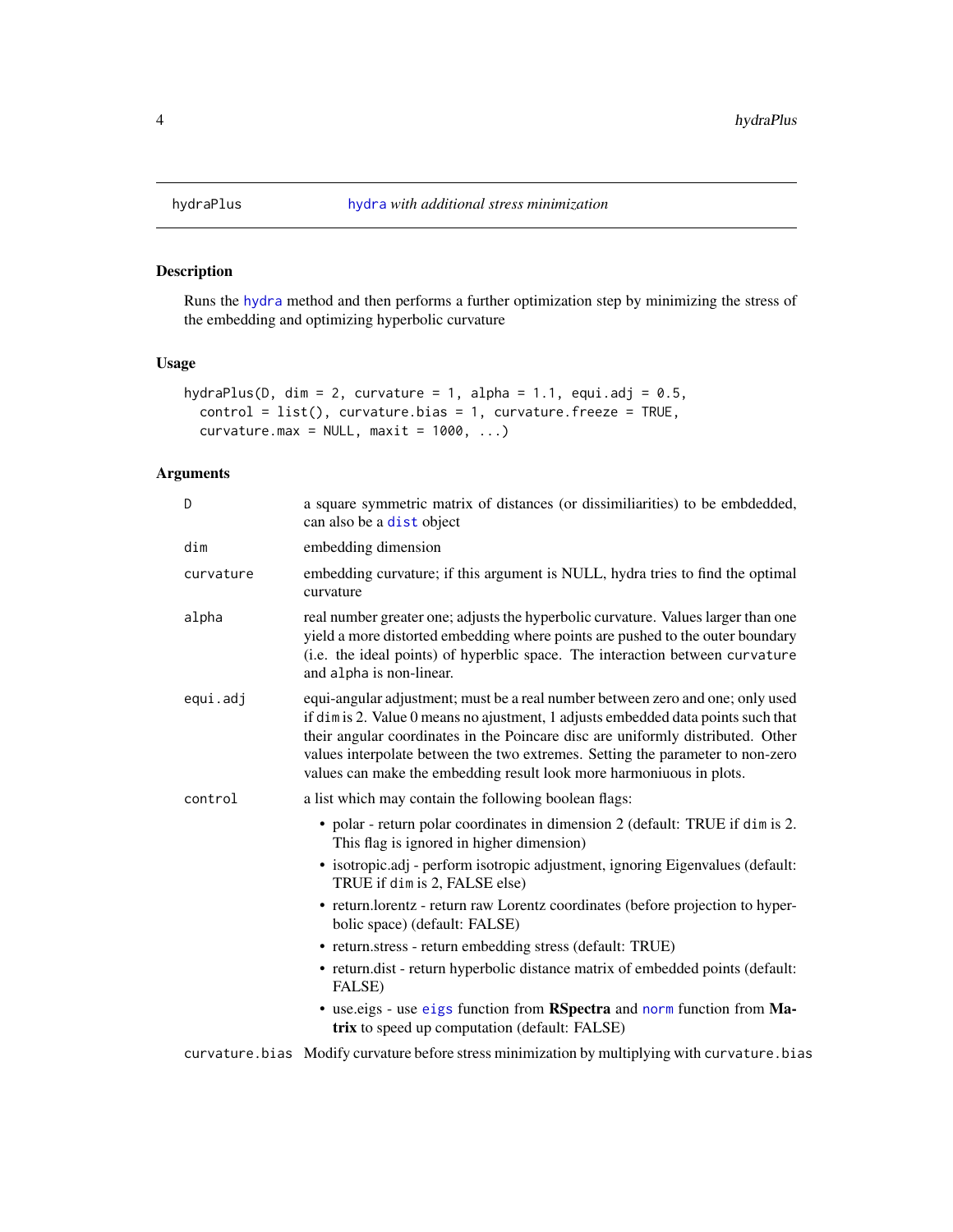#### <span id="page-4-0"></span>hydraPlus 5

| curvature, freeze |                                                                                                                                                                                                        |
|-------------------|--------------------------------------------------------------------------------------------------------------------------------------------------------------------------------------------------------|
|                   | Freeze the curvature returned by hydra. If TRUE then no optimization of curva-<br>ture is attempted in the second stage of the algorithm. If FALSE then curvature<br>is optimized in the second stage. |
| curvature.max     | Upper bound for the curvature. If NULL, a defulat bound is used                                                                                                                                        |
| maxit             | Maximal number of iterations. This parameter is passed to the optimization<br>routine optim                                                                                                            |
| $\ddots$ .        | Additional parameters are passed to optim, which performs the underlying stress<br>minimization                                                                                                        |

#### Details

See <https://arxiv.org/abs/1903.08977> for more details.

#### Value

A 'hydra' object, which is a list with all or some of the following components:

- r a vector containing the radial coordinates of the embedded points
- directional a matrix with dim columns containing as rows the directional coordinates of the embedded points
- theta a vector containing the angular coordinates of the embedded points (only returned if dim is 2 and polar flag is TRUE)
- curvature the curvature used for the returned embedding
- dim the dimension used for the returned embedding
- stress the stress (i.e. the mean-square difference) between distances supplied in D and the hyperbolic distance matrix of the returned embedding
- dist the hyperbolic distance matrix of the returned embedding (only returned if flag return.dist is true. Computation may be time- and memory-intensive.)
- x0 a vector containing the 'time-like' coordinate of the raw Lorentz embedding (only returned if flag return.lorentz is true)
- X a matrix with dim columns containing as rows the 'space-like' coordinate of the raw Lorentz embedding (only returned if flag return.lorentz is true)

#### Author(s)

Martin Keller-Ressel <martin.keller-ressel@tu-dresden.de>

#### Examples

```
data(karate)
embedding <- hydraPlus(karate$distance)
plot(embedding,labels=karate$label,node.col=karate$group,graph.adj=karate$adjacency)
```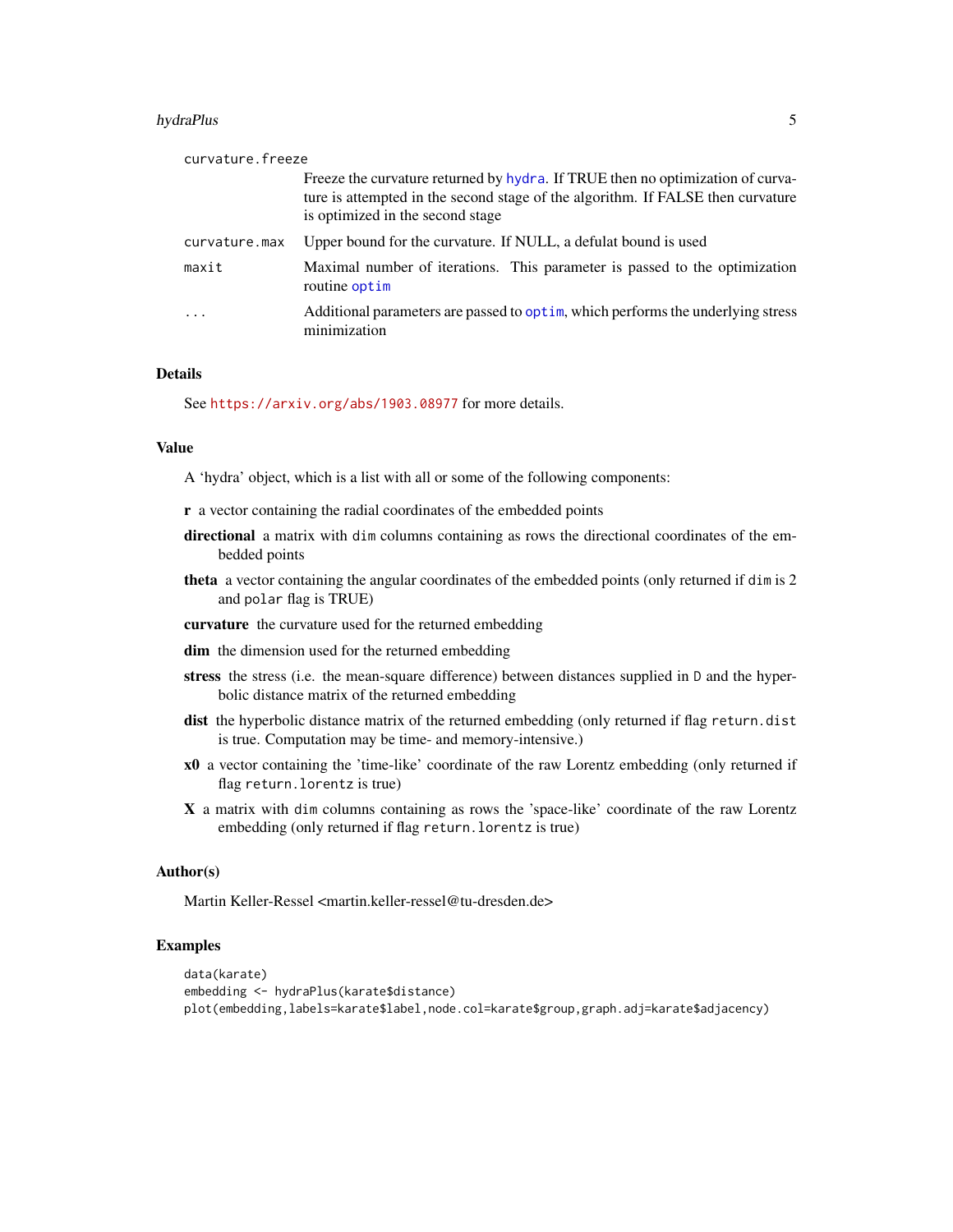<span id="page-5-0"></span>

#### Description

The social network of a university karate club described in the paper "An Information Flow Model for Conflict and Fission in Small Groups" by Wayne W. Zachary.

Edges indicate social interactions between members

#### Usage

data(karate)

### Format

A list with the elements:

adjacency The adjacency matrix of the karate club network

distances The shortest-path distance between nodes

labels Node labels. 'A' and 'H' are John A. and Mr. Hi, who led the two groups after the split of the club

group The two groups after the split

plot.hydra *Plot a hyperbolic embedding*

#### Description

Plot a two-dimensional hyperbolic embedding as returned by [hydra](#page-1-1) in the Poincare disc

#### Usage

```
## S3 method for class 'hydra'
plot(x, labels = NULL, node,col = 1, pch = NULL,graph.adj = NULL, crop.disc = TRUE, shrink.disc = FALSE,
 disc.col = "grey90", rotation = 0, mark.center = 0,
 mark.angles = 0, mildify = 3, cex = 1, ...)
```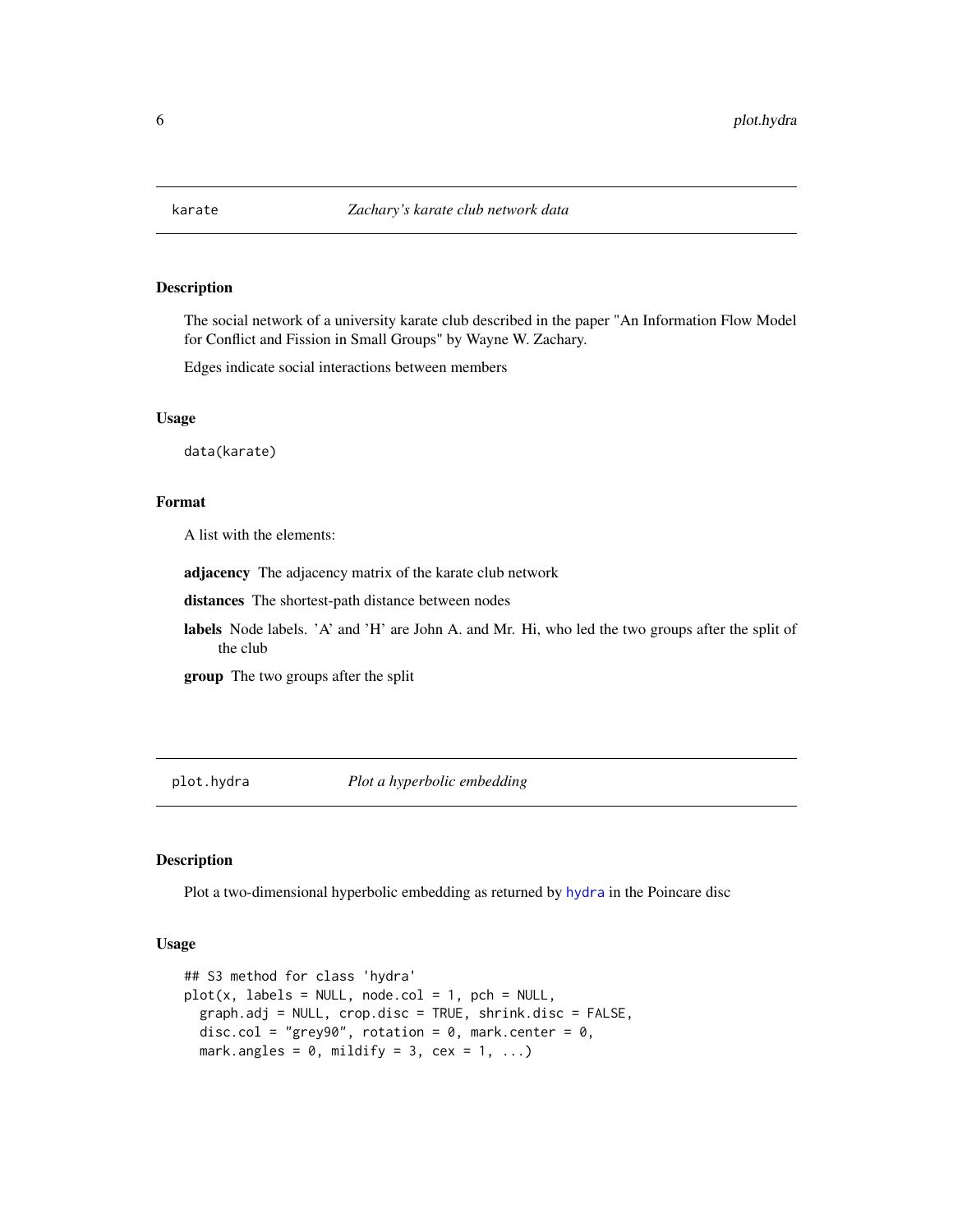# <span id="page-6-0"></span>plot.hydra 7

#### Arguments

| X           | a hydra object as returned by hydra with dimension dimequal 2                                                                                                         |
|-------------|-----------------------------------------------------------------------------------------------------------------------------------------------------------------------|
| labels      | character labels for the embedded points, supplied as a vector. NULL triggers<br>default values                                                                       |
| node.col    | colors for the labels and/or points, supplied as a vector. NULL triggers default<br>values. See 'Color Specification' in par for details                              |
| pch         | plotting 'characters' for the embedded points. supplied as a vector. NULL trig-<br>gers default values. See points for details                                        |
| graph.adj   | a graph adjacency matrix that is used to plot links between the embedded points<br>(links are drawn for all non-zero elements of graph.adj)                           |
| crop.disc   | should the Poincare disc be cropped or fully shown? Defaults to TRUE                                                                                                  |
| shrink.disc | if true, the Poincare disc is shrunk to tightly fit all plotted points. Defaults to<br><b>FALSE</b>                                                                   |
| disc.col    | color of the Poincare disc. Set to "white" to hide disc                                                                                                               |
| rotation    | rotate points by this angle (specified in degrees) around the center of the Poincare<br>disc                                                                          |
| mark.center | Should a cross be placed at the center of the disc? If 0, nothing is drawn. Other<br>values specify the relative size of the cross mark.                              |
| mark.angles | Should the angular coordinates of points be marked at the boundary of the disc?<br>If 0, nothing is drawn. Other values specify the relative size of the angle marks. |
| mildify     | large values reduce the curvature of links. Values around 3 are visually most<br>appealing. Setting mildify to 1 shows the true hyperbolic curvature                  |
| cex         | character expansion for labels and points, supplied as a numerical vector. See<br>also points                                                                         |
| $\cdots$    | all other parameters are passed on as additional graphical parameters (see par)                                                                                       |

# Author(s)

Martin Keller-Ressel <martin.keller-ressel@tu-dresden.de>

# Examples

```
data(karate)
embedding <- hydra(karate$distance)
plot(embedding,labels=karate$label,node.col=karate$group,graph.adj=karate$adjacency)
# plot points instead of labels, hide Poincare disc and rotate by 90 degrees:
plot(embedding,pch=karate$group, node.col=karate$group,graph.adj=karate$adjacency, disc.col="white",
     rotation=90)
# do not crop the Poincare disc, mark the center and mark angles:
plot(embedding,labels=karate$label, node.col=karate$group,graph.adj=karate$adjacency,
     crop.disc=FALSE, mark.center=0.05, mark.angles=0.025)
```